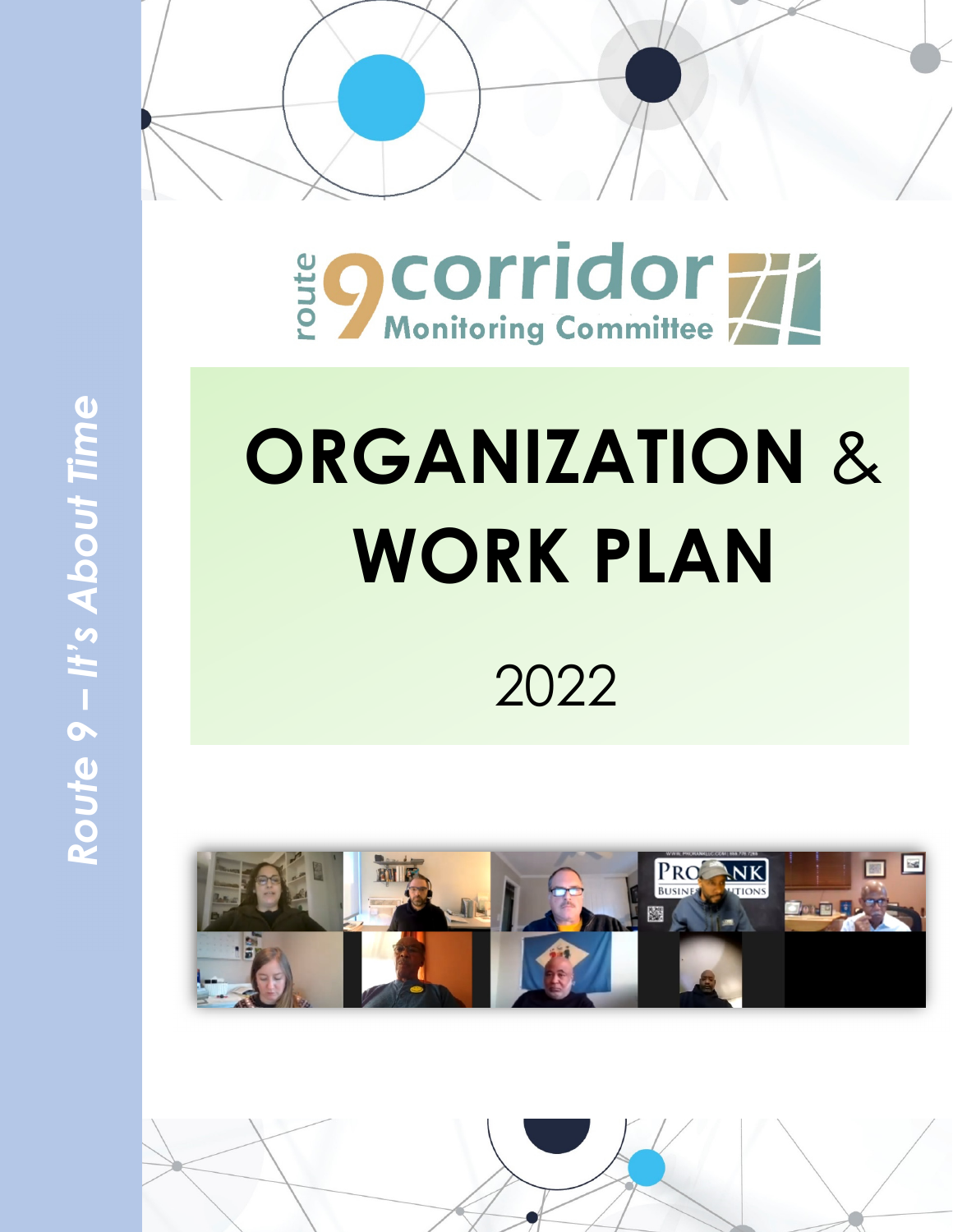# **Route 9 Master Plan**

The Route 9 Corridor Land Use and Transportation Master Plan identifies the best reinvestment and redevelopment strategies for the Route 9 Corridor between the cities of Wilmington and New Castle, Delaware. This Master Plan was requested by New Castle County. It was funded and executed by the Wilmington Area Planning Council (WILMAPCO) as of May 2017 under the close guidance of a Steering Committee comprised of local civic and agency partners.

Learn more & view the Plan here! www.wilmapco.org/route9

#### **Monitoring Committee**

A Monitoring Committee—comprised of civic leaders, government, and other stakeholders—has been guiding plan implementation.

The committee includes the following (all invited):

- o WILMAPCO
- o Rt. 9 / Rt. 13 All Civics
- o Clean Air Council
- o Collins Park Civic Association
- o Colonial School District
- o Christiana Care
- o Delaware Center for Horticulture
- o DNREC
- o DelDOT
- o Delaware Division of Public Health
- o Delaware Help Initiative
- o Delaware Transit Corporation
- o Dunleith Civic Association
- o Everyone Can Achieve, LLC
- o Hamilton / Eden Park Civic Association
- o London Addison
- o Nemours
- o New Castle County

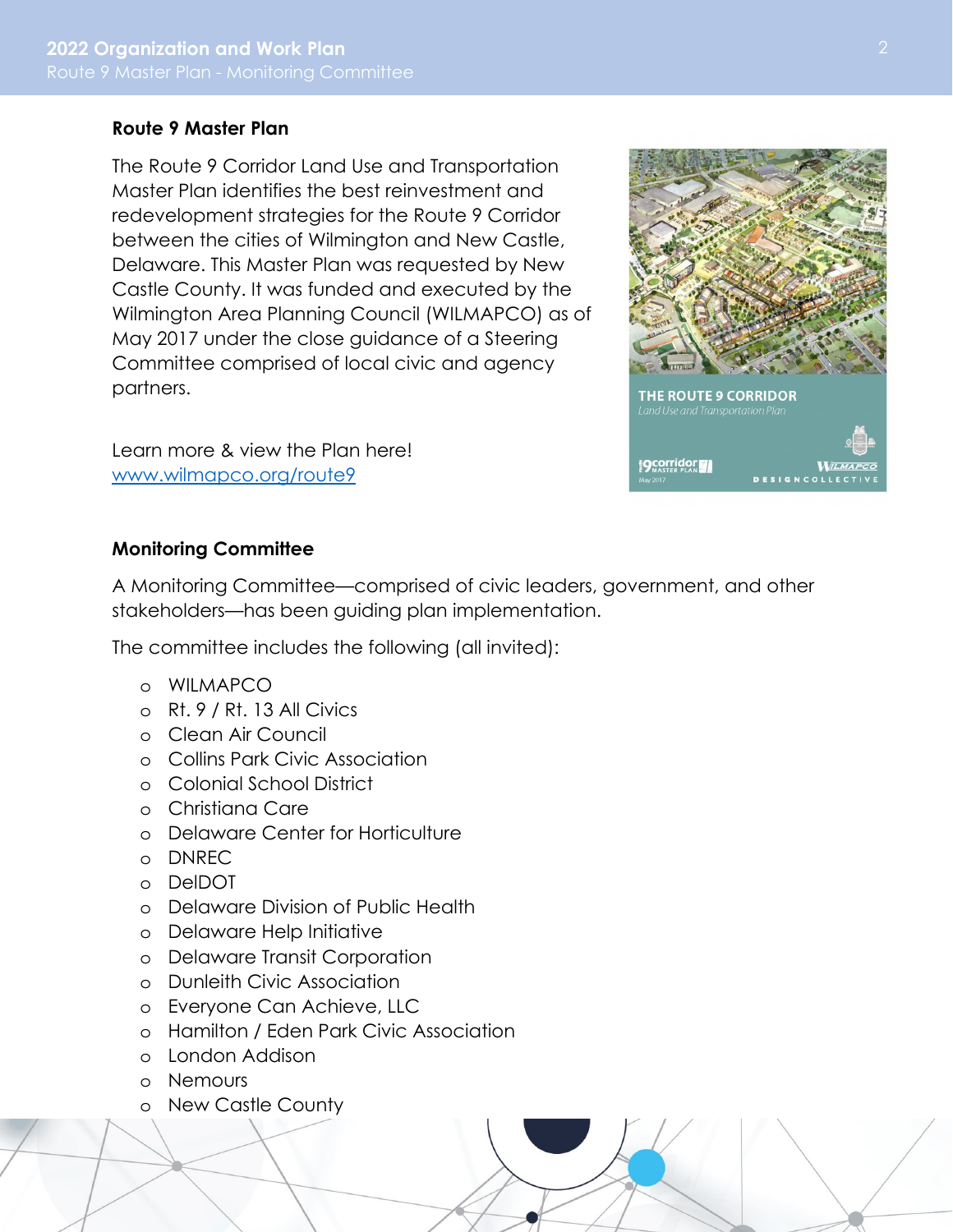- o New Castle Prevention Coalition
- o Overview Gardens / Garfield Park Civic Association
- o ProRank Business Solutions, LLC
- o Rep. Frank Cooke
- o Rosegate Civic Association
- o Rose Hill Gardens Civic Association
- o Simonds Gardens Civic Association
- o Southbridge Civic Association
- o University of Delaware Cooperative Extension
- o University of Delaware Partnership for Healthy Communities
- o YWCA of Delaware

#### *Mission*

The mission of the Route 9 Corridor Transportation and Land Use Master Plan Monitoring Committee is to oversee and fulfill the recommendations of the Route 9 Corridor Transportation and Land Use Master Plan, which established a shared vision for the transportation and land use redevelopment of the corridor. This work will be accomplished through a collaborative dialogue between its membership, which includes implementing agencies, local civic and community leaders, other key stakeholders, and the communities they represent.

#### *Vision*

The Route 9 Corridor Transportation and Land Use Master Plan Monitoring Committee envisions the redevelopment and revitalization of the Route 9 Corridor through the implementation of the Route 9 Corridor Transportation and Land Use Master Plan.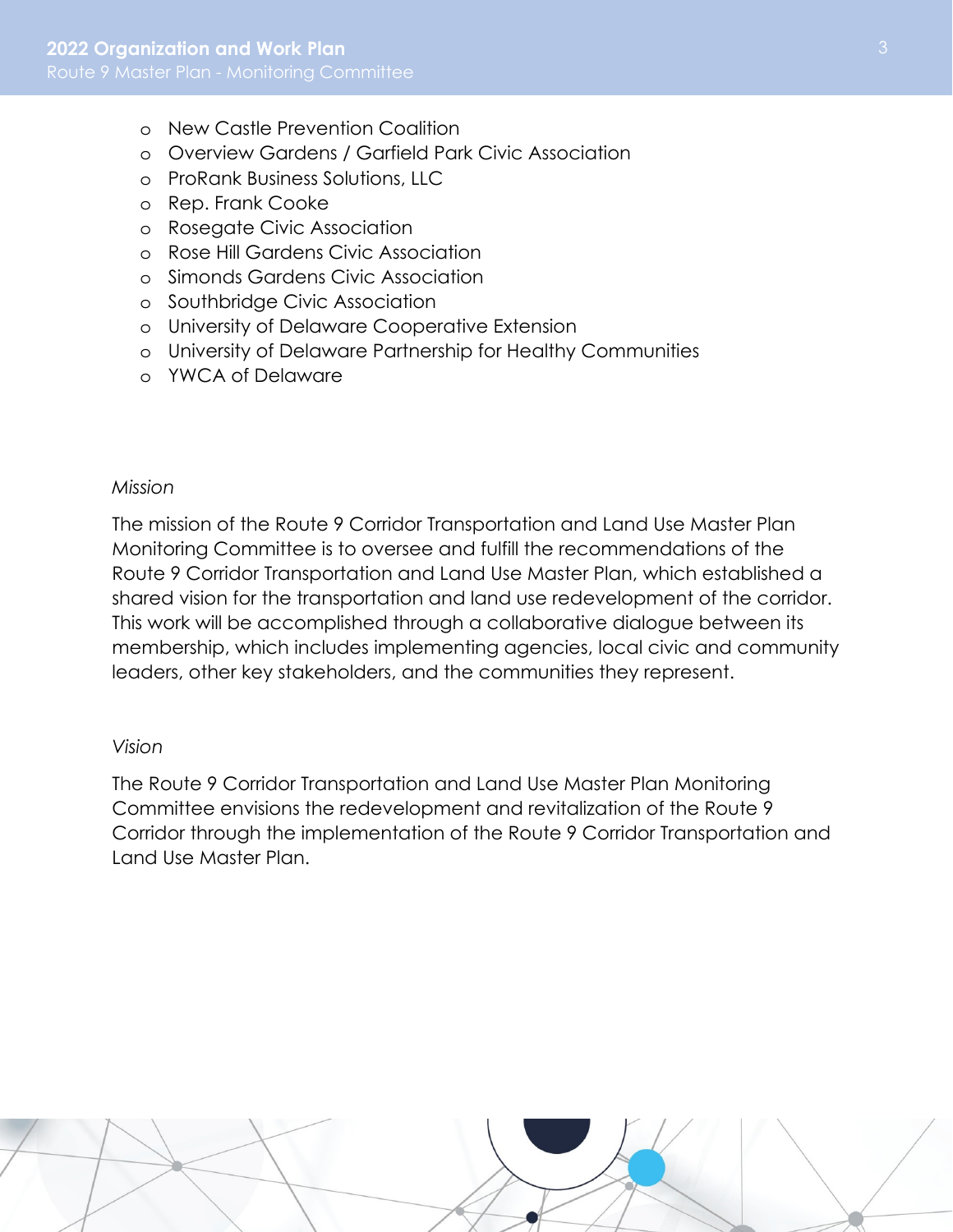# *Organization*

The Monitoring Committee holds regular, open, and egalitarian meetings at the Route 9 Library. Decisions of the group are arrived at based upon a consensus opinion of participants. Bill Swiatek, WILMAPCO, currently serves as chair.

Three subcommittees – Health, Small Business and Workforce Development, and Outreach – also hold regular meetings to perform more detailed work in support of the Monitoring Committee.

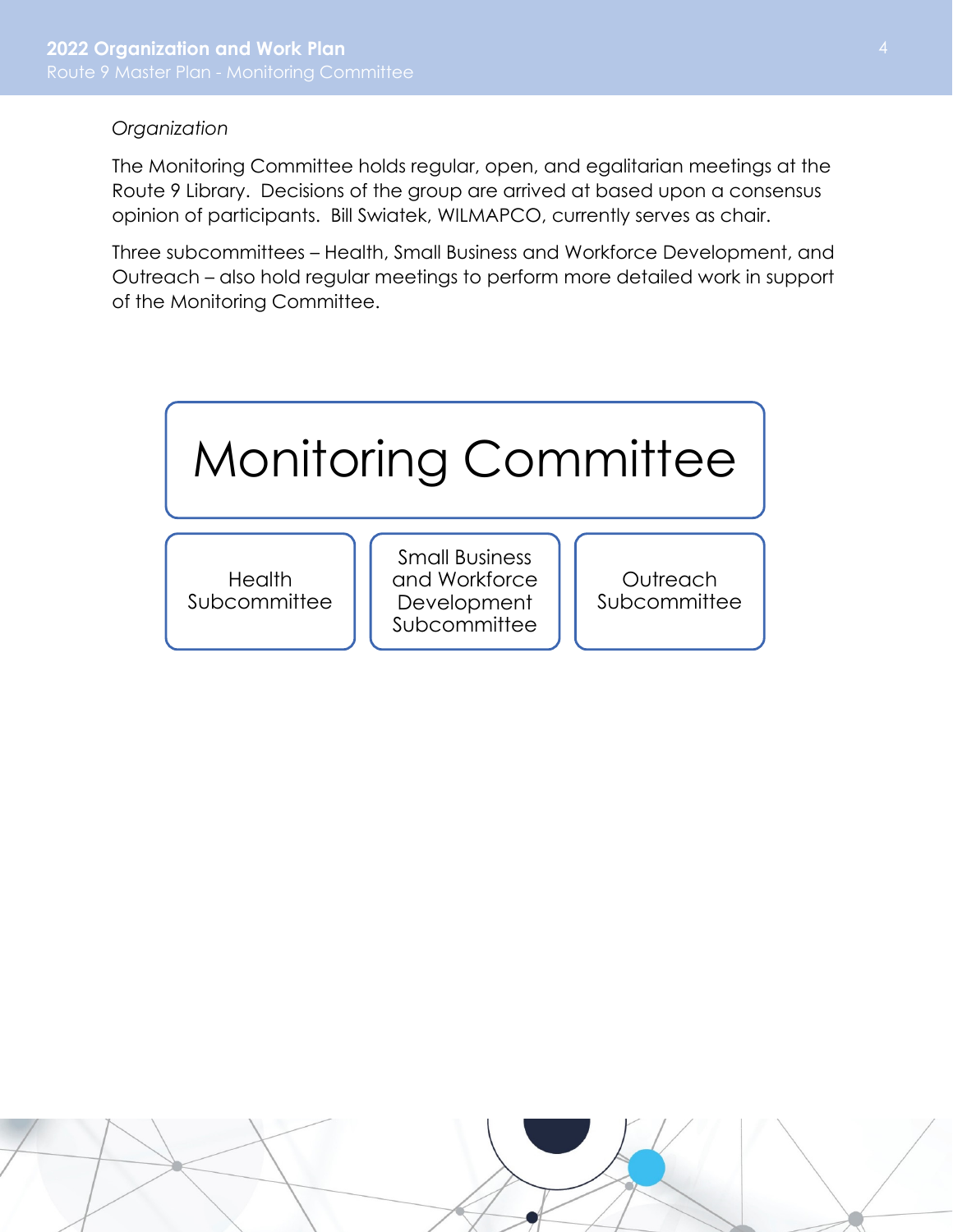# *Monitoring Committee -- Key Initiatives for 2022*

(Listed in no particular order)

- 1. **Strengthen leadership of Monitoring Committee** Identify a vice-chair to provide leadership support.
- 2. **Monitor progress of New Castle County's Comp Plan & Amendments** Provide additional review of New Castle County's Comprehensive Plan amendments and the NCC @ 2050 Comprehensive Plan, regarding the incorporation of the Route 9 Master Plan recommendations and provide feedback. Initial feedback from the R9MC was provided this past year.
- 3. **Help guide transportation improvements** Provide feedback to DelDOT/New Castle County as transportation improvements proceed from the Master Plan. These include, but are not limited to:
	- a. Transportation Alternatives Program project to improve streetscape and connectivity around Morehouse Dr. @ Bizarre Dr. in Dunleith
	- b. Safe Routes to School Programs at Eisenberg and McCullough.
	- c. DelDOT's PAR Program.
	- d. Educational awareness and pedestrian safety improvements in the vicinity of Rose Lane, following the tragic death of Mr. Lynch in 2019.
	- *e.* High-level feedback on the Port of Wilmington Truck Circulation Study.
	- f. Support the development of a **Route 9 Traffic and Data Trends** annual report conducted by Century Engineering w/WILMAPCO funding.
- 4. **Support the New Castle Prevention Coalition (NCPC) in Implementing Concepts within the Route 9 CDC Feasibility Study** – The NCPC is working to implement the Route 9 CDC Feasibility Study through the expansion of its own mission and work. Key exploratory work includes: the establishment of a local home repair program, a local landscaping team, and a training program to foster local developers. Another key piece is to identify support for promoting larger scale zoning changes and redevelopment, as envisioned by the Rt. 9 Master Plan.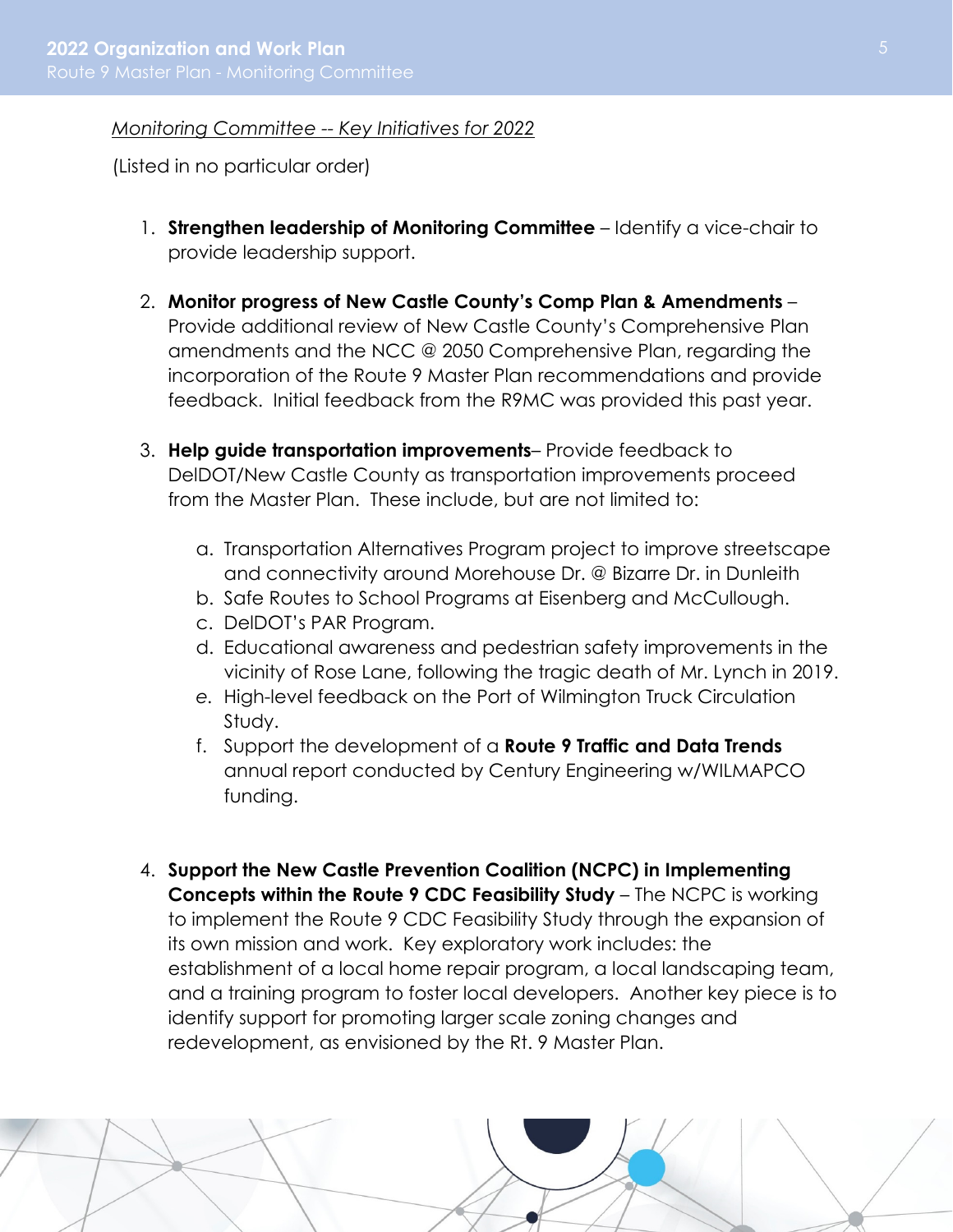5. **Explore a "Mechanisms for Fair Community Relocation" study** – Called for in the Master Plan to help detangle industrial and residential uses along the corridor, this study would examine how an equitable and fair future relocation could be pursued.

# **Health Subcommittee**

The Health Subcommittee has established an important dialogue between area civic leaders and local government about environmental impacts to community health. Under the leadership of the University of Delaware's Cooperative Extension, they are working on a Route 9 Health Assessment that will set the stage for an Action Plan. The group also has supported on-the-ground projects like the Clean Air Council's PM2.5 air monitoring program and advocating for increased COVID-19 testing, prevention, and vaccinations along the Rt. 9 corridor. Membership includes key area civic leaders, state government, community non-profits, and healthcare providers.

#### *Mission*

The mission of the Health Subcommittee is to improve health outcomes for residents of the Route 9 corridor, principally by understanding and working to address the area's social determinants of health concerns. This will be accomplished through collaborative dialogue and action between its membership, which includes healthcare and government agencies, local civic and community leaders, other key stakeholders, and the communities they represent.

#### *Vision*

The Health Subcommittee envisions the improvement of health outcomes for residents of the Route 9 corridor though the implementation of the Route 9 Corridor Transportation and Land Use Master Plan, and other key complementary efforts that positively impact community health and quality of life.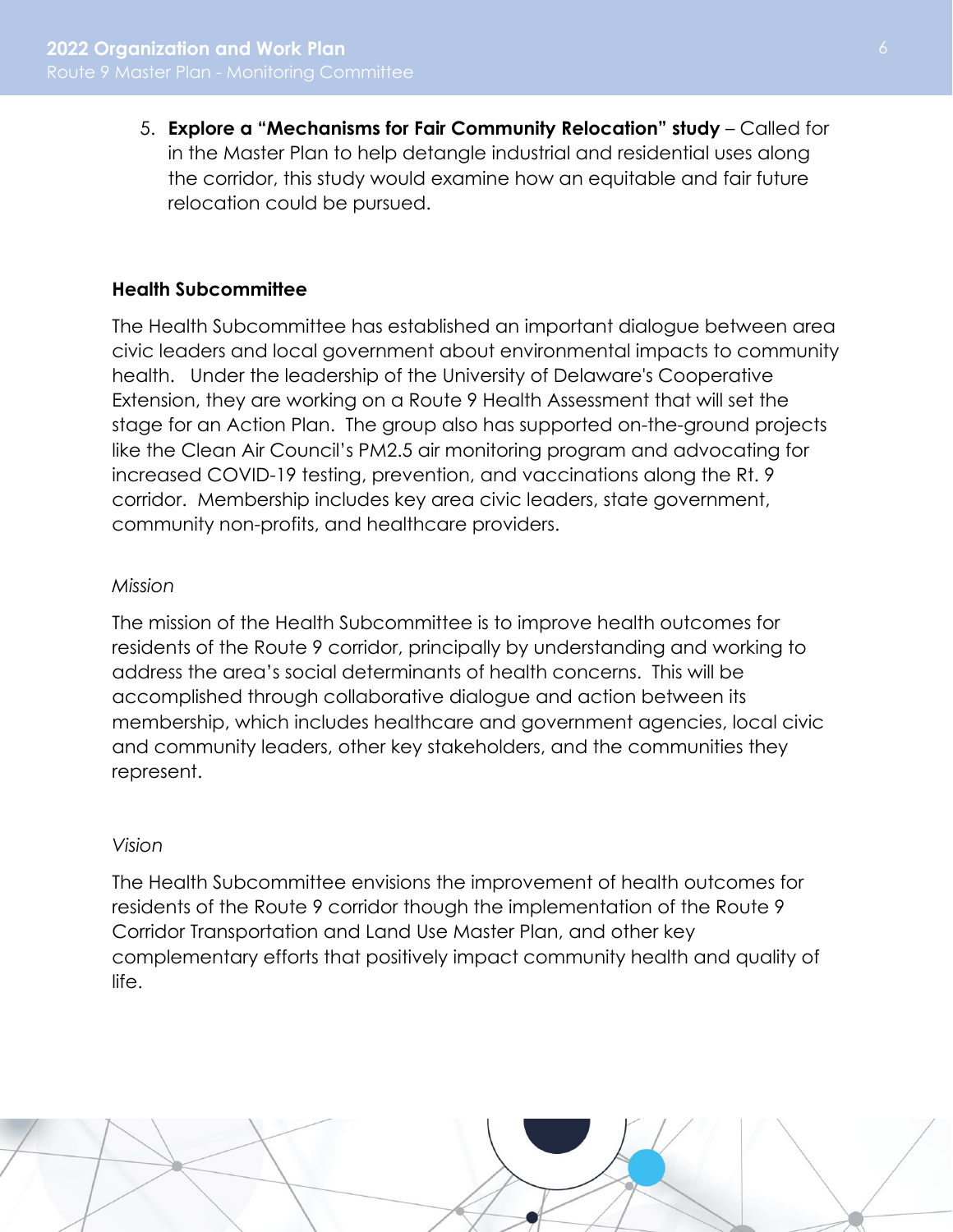*Health Subcommittee -- Key Initiatives for 2022* 

(Listed in no particular order)

- 1. **Data collection/sharing** Continue to collect relevant health and environmental data and seek to understand their significance.
- 2. **Develop and begin implementing a health action plan** support UD's Cooperative Extension in developing a health action plan. Immediate steps in the health action plan involve efforts to increase community cohesion and improve air quality.
- 3. **Track and Respond to COVID-19 outbreaks** advocate for addition testing, resources, and vaccinations to respond to the coronavirus pandemic along Rt. 9 and support virus prevention activities.
- 4. **Support Clean Air Council and DNREC in the deployment of air monitors**help build a network of air monitors along the Rt. 9 corridor.
- 5. **Advocate for additional street sweeping** increase the frequency of street sweeping along the Rt. 9 corridor (using vacuum style sweepers instead of the current rotating brush ones in service) to help combat high levels of coarse dust.
- 6. **Raise awareness of storm drain cleaning** provide outreach to residents to raise awareness of the need to keep storm drains clear of debris and who to call if they see a clogged drain.
- 7. **Improve environmental engagement** support DNREC in improving its community outreach around environmental issues.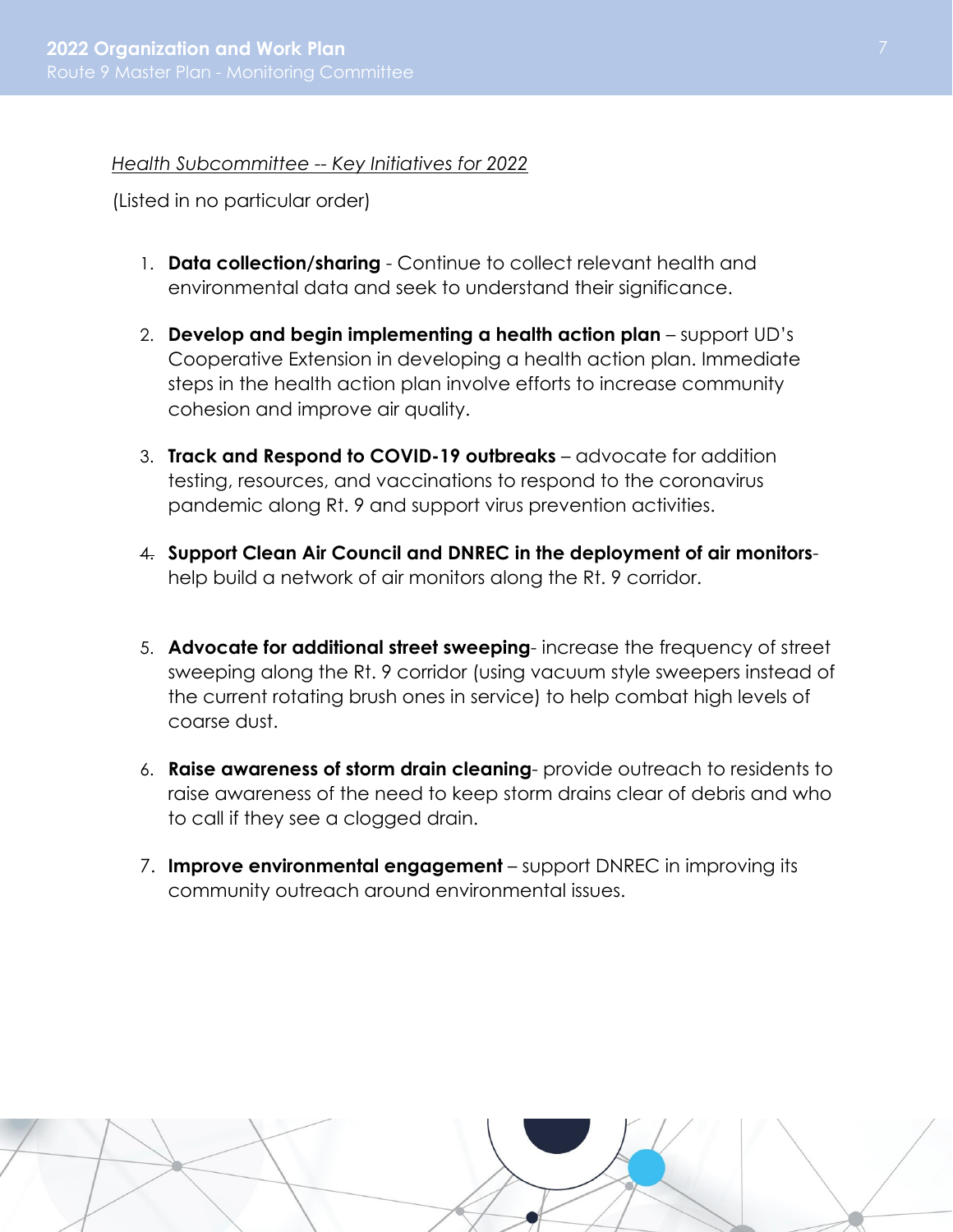# **Small Business and Workforce Development Subcommittee**

The Small Business and Workforce Development Subcommittee is seeking to support small businesses and workforce development efforts in the Route 9 corridor.

#### *Mission*

The mission of the Small Business and Workforce Development Subcommittee is to support area small businesses and the training and hiring of Route 9 residents at livable, prevailing-wage jobs.

# *Vision*

The Small Business and Workforce Development envisions the rise of prosperous small businesses along the Route 9 corridor and a strong local workforce earning living wages.

# *Small Business and Workforce Development -- Key Initiatives for 2022*

(Listed in no particular order)

- 1. **Support small businesses and workforce development** provide support to initiatives that support the training and hiring of local workers at prevailing wage jobs, especially those associated with the implementation of the Master Plan. Track trends and specifically focus on DelDOT's Rt. 9 CTP project.
- 2. **Virtual resume job bank** Utilize ProRank Academy as a resource to support community development work, local business promotion, and connect residents to employment opportunities.
- 3. **Develop landscaping maintenance agreement for transportation projects**–develop an action plan to install and maintain landscaping elements as part of transportation projects along the Route 9 corridor.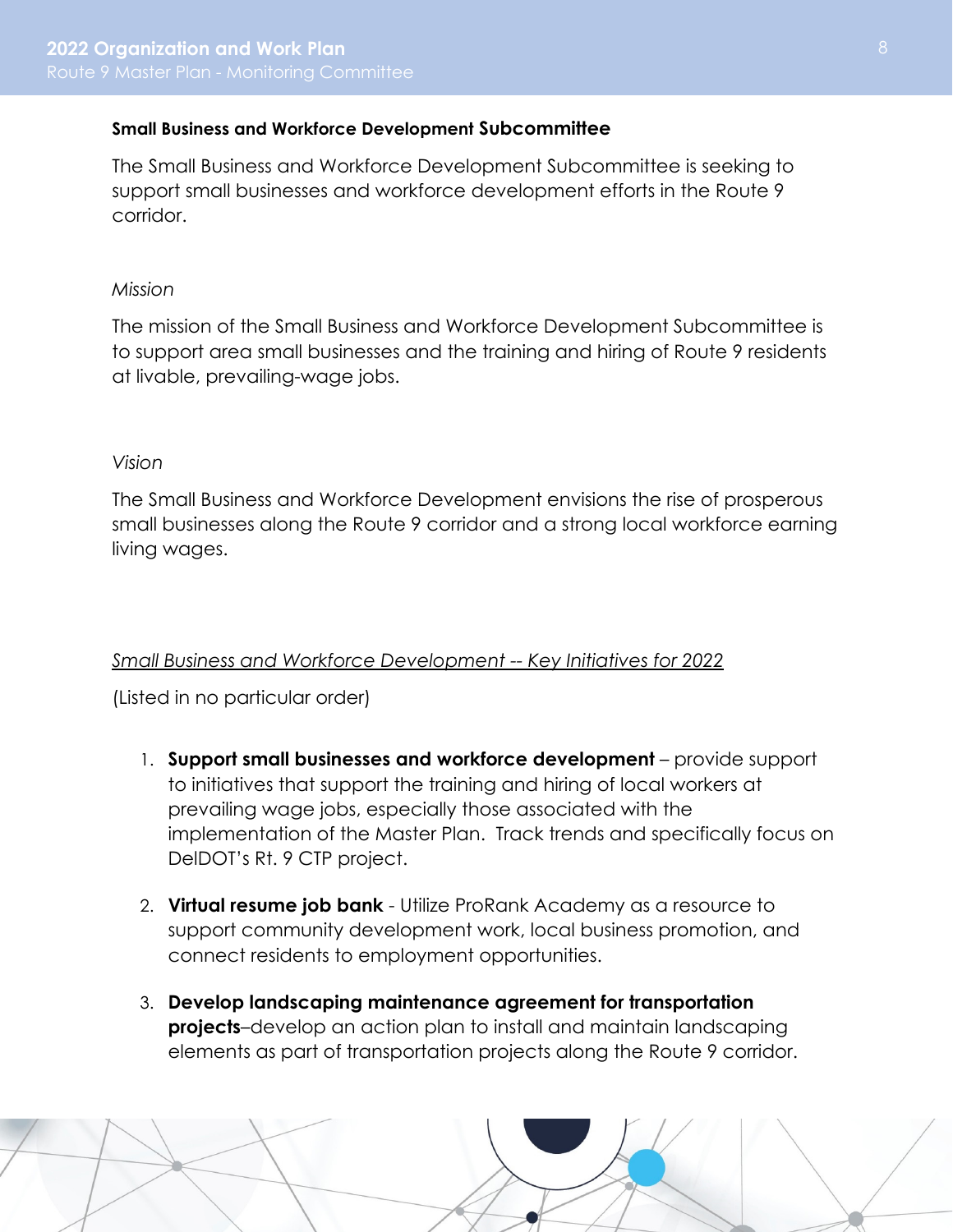- o This project is associated with the implementation of a CDC at the New Castle Prevention Coalition (NCPC), funded by Healthy Communities Delaware.
- o The concept is:
	- 1. DelDOT to sign a landscape maintenance agreement with NCPC prior to the installation of landscaping elements with the major Capital Transportation Project along Route 9.
	- 2. NCPC will contract with a local company or entity (such as Colonial SD or DSU or a new entity) to conduct the maintenance, utilizing local labor.
	- 3. Funding for this work will be provided by area businesses to NCPC. In return, they will receive recognition in the form of signage and other acknowledgments.

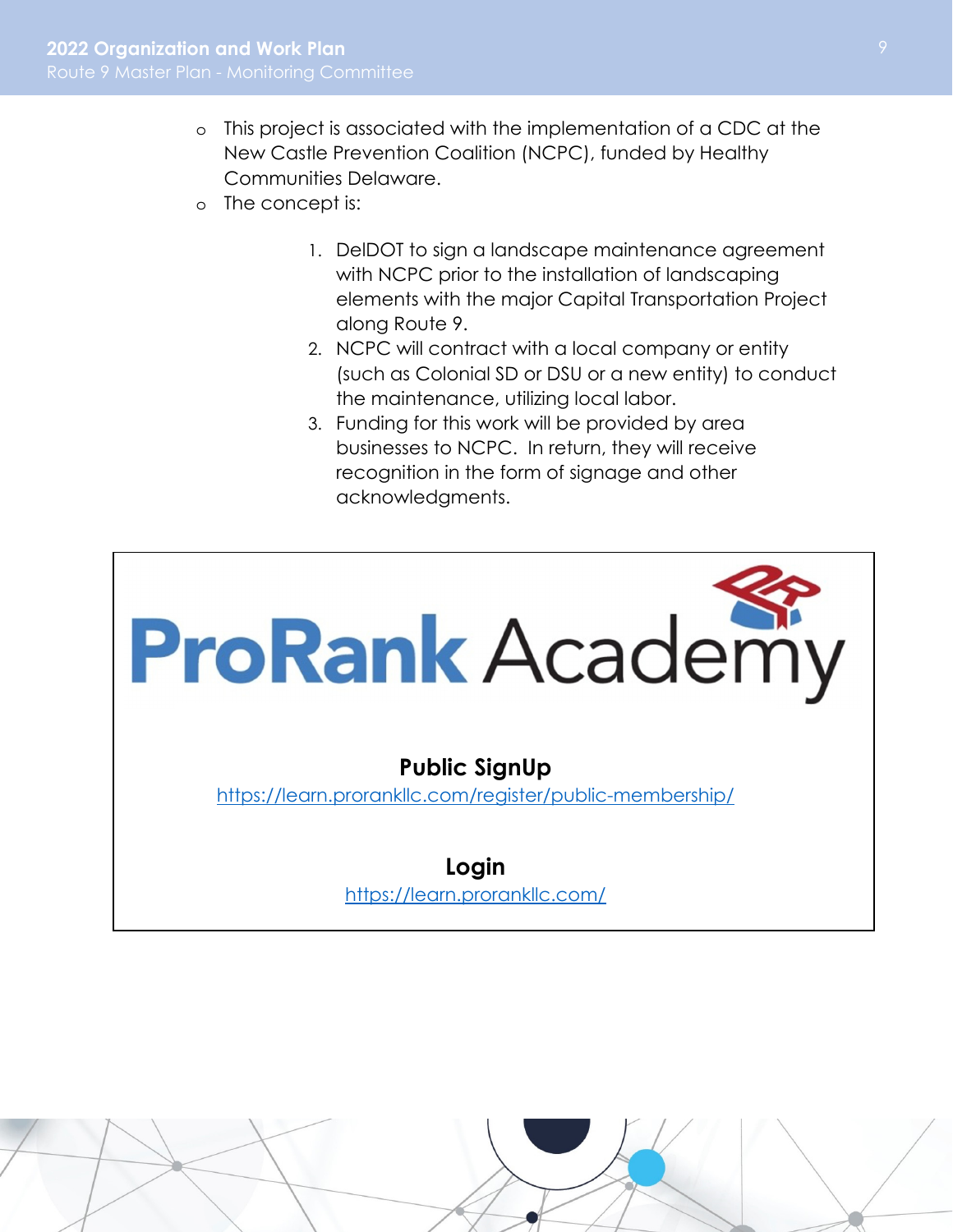# **Outreach Subcommittee**

The Outreach Subcommittee will help continue to get the word out about the Master Plan, its ongoing implementation work, and how area residents and stakeholders can get involved.

#### *Mission*

The mission of the Outreach Subcommittee is to develop strategies that raise awareness about the Route 9 Master Plan, its ongoing implementation work, and how area residents and stakeholders can get involved.

#### *Vision*

The Outreach Subcommittee envisions an increase in public awareness of the Route 9 Master Plan and continuous public engagement and guidance as implementation progresses.

#### *Outreach Subcommittee -- Key Initiatives for 2022*

(Listed in no particular order)

**Promote outreach video** – Develop a call to action and promote the outreach video.

- 1. **Attend outreach events**  table/present at community events in 2022.
- 2. **Maintain and expand web/social media presence**  build web and social media presence to promote awareness of the Master Plan and community involvement.
- 3. **Challenge false narratives**  challenge inaccurate depictions of the Master Plan and implementation work in the public/media.
- 4. **Build relationships with key stakeholders**  reach out to elected officials and other key stakeholders, as needed, to promote understanding of the Master Plan and implementation work.
- 5. **Identify new leadership for the Outreach Subcommittee**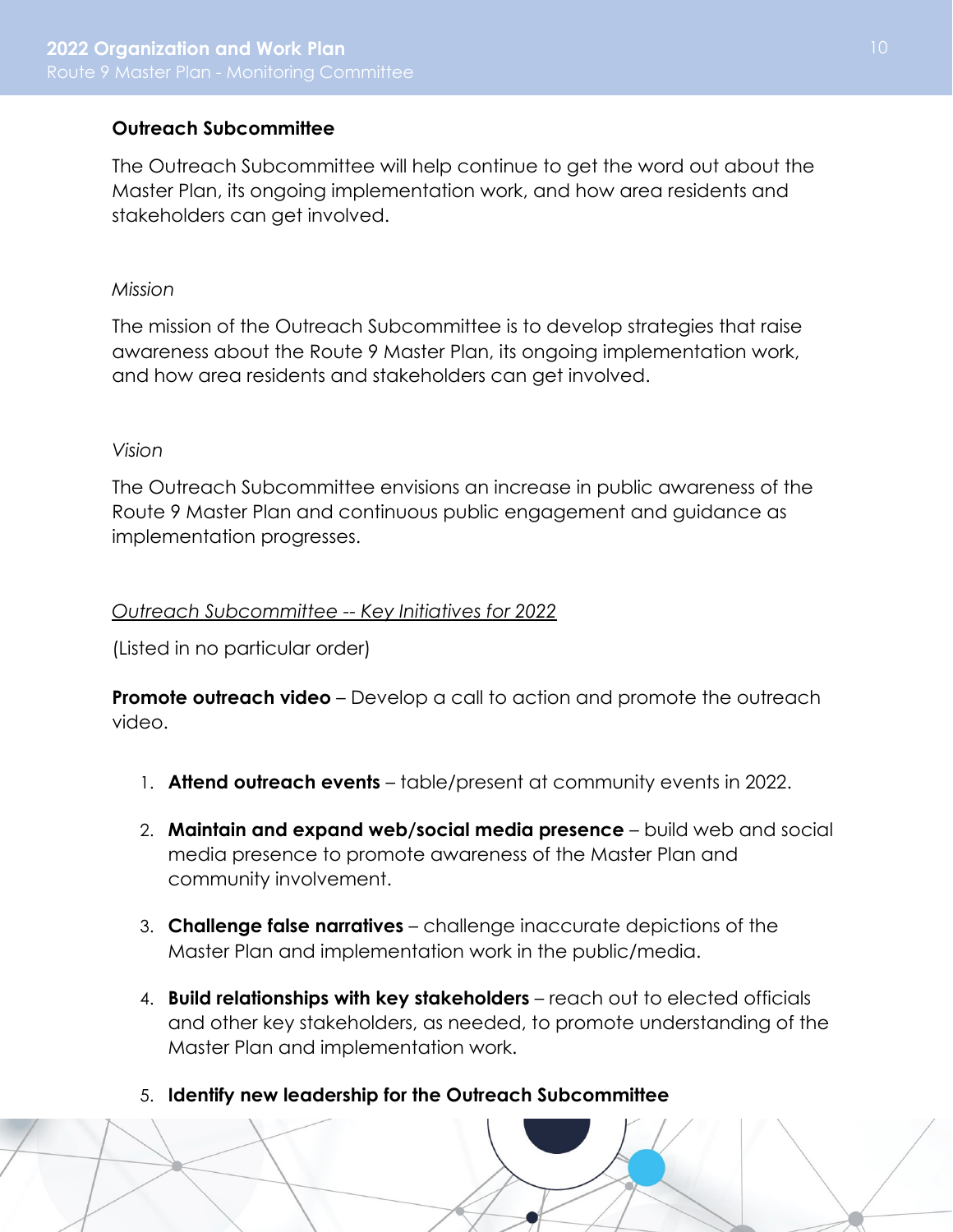# **Key Past Wins!**

- o Transportation Project Funding Committed
	- Funding in DelDOT's FY 2021 Capital Transportation Plan for major construction (beginning in FY 2025) (\$17.7 million – DelDOT)
	- Funding for Safe Routes to School Programs at Eisenberg and McCullough (\$436k – DelDOT, Elected Officials, Nemours)
	- Funding for Transportation Alternatives Program Project Morehouse Dr. @ Bizarre Dr. in Dunleith (\$1 million – DelDOT)
- o Approved a Transportation Project Prioritization Process to guide which projects are most important to pursue first
	- Developed a process for measuring Social Determinants of Health (used in the transportation project prioritization process)
- o Helped Everyone Can Achieve (ECA) win Delaware's DBE of the year award via our support for their local hire initiative.
	- Seven Route 9 residents hired at prevailing wage jobs (\$100,000/year) by ECA.

Performance report: https://wilmapco.sharefile.com/ds399377afa4d24a2ea6fbdea2004e7622

- o Health Communities Delaware funding awarded. Received nearly \$50,000 to study the strengthening of community infrastructure, including the exploration of a Community Development Corporation.
	- CDC Feasibility Study completed in February 2021: https://swpndotorg.files.wordpress.com/2021/07/route-9 corridor\_final-report\_pace.pdf
	- Emily Rodden, Public Ally, hired and placed with the NCPC.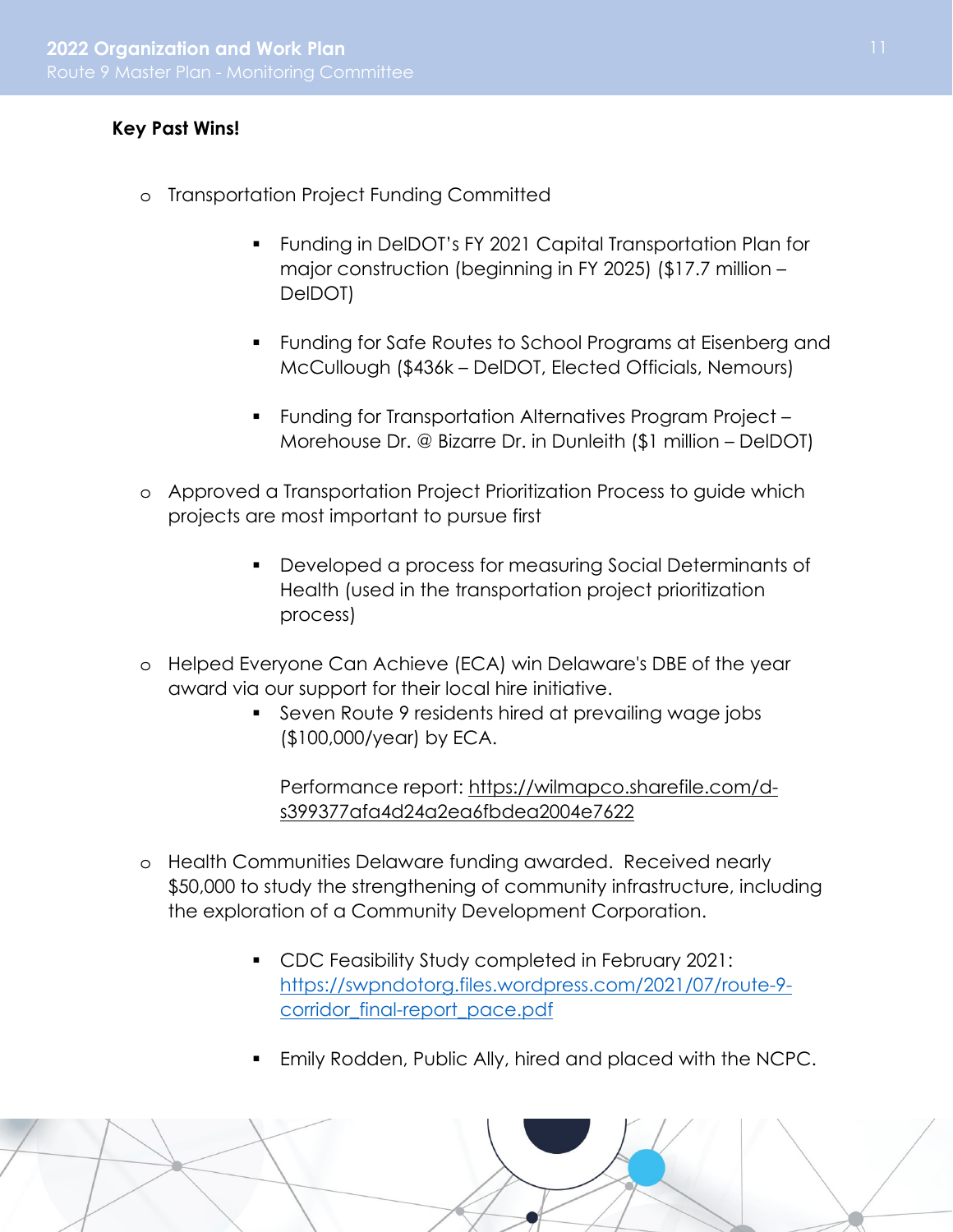- o Route 9 Health Assessment completed in September 2021: https://www.dropbox.com/s/ka3und39dx4ga6p/Route%209%20Health%20 Needs%20Assessment%20-%20Sept%202021.pdf?dl=0
- o Route 9 Master Plan video completed: https://www.youtube.com/watch?v=z2rc2j9QnAc
- o Local Hire Exploration funding (\$3k NCC Community Services)
- o Supported the hiring of Ms. Dora Williams as the Rt. 9 Community Engagement Coordinator by Healthy Communities Delaware and UD Cooperative Extension. In this role Ms. Williams will enhance the outreach activities of the Monitoring Committee and the New Castle Prevention Coalition.
- o Continued meeting despite the 2020/1 coronavirus pandemic. Meetings were moved online and had good participation.
- o Interim Memorial Drive Road Diet implementation complete
- o Route 9 Paths Plan completed in September 2021 (http://www.wilmapco.org/route9pathsplan/)
- o Route 9 Data Trends Annual Report funded for \$35,000.
- o Sent letters to the following:
	- **New Castle County**, November 2021, calling for improved lighting along the Tri-Park Trail.
		- http://www.wilmapco.org/Rt\_9/R9MC-NCC\_Parks-Nov\_2021.pdf
	- **New Castle County**, September 2021, support for Ordinance No. 21-036 and additional recommendations for including the Route 9 Master Plan into the County Comprehensive Plan.
		- http://www.wilmapco.org/Rt\_9/NCCLU\_letter\_9\_2021.p df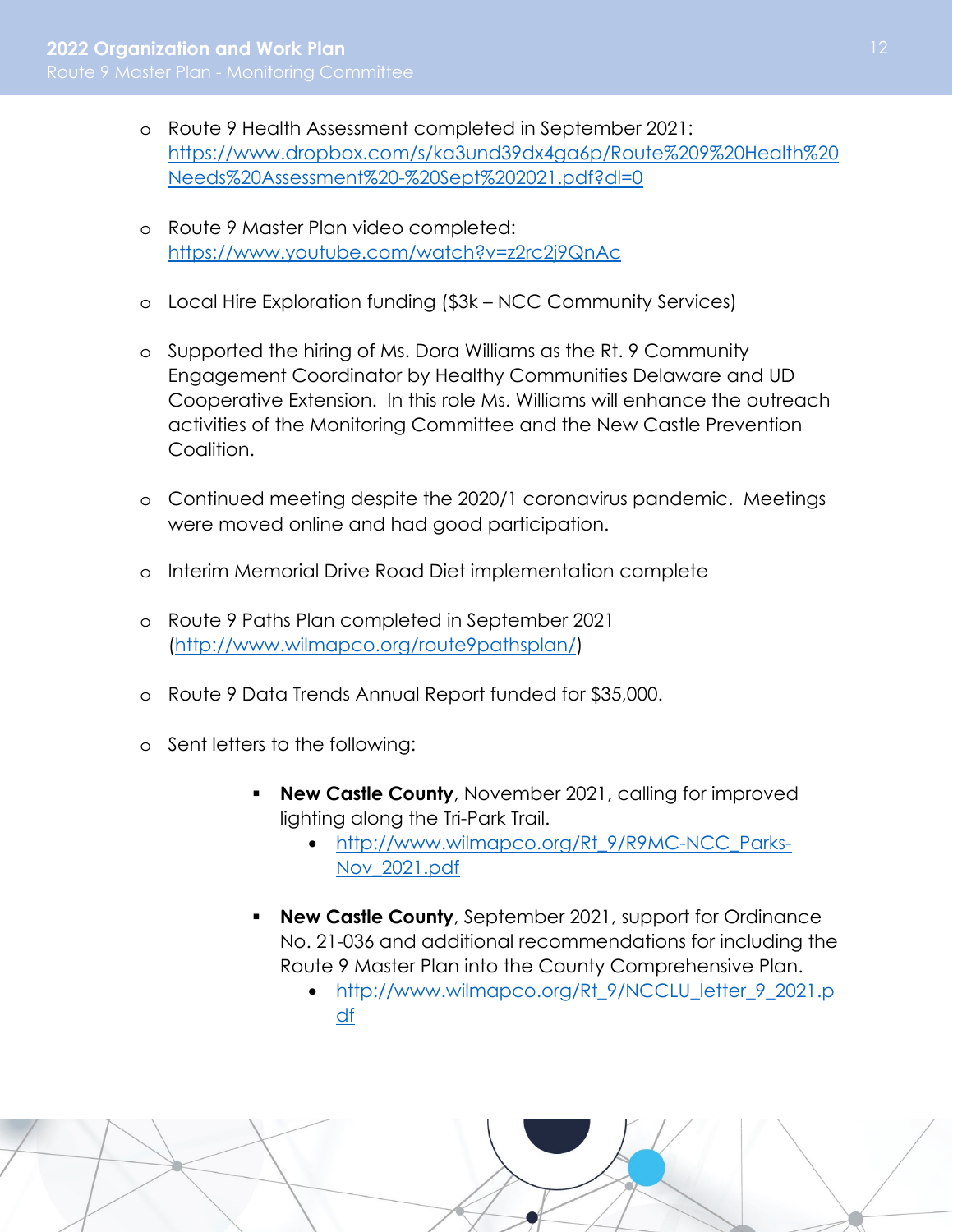- **Delaware Transit Corporation**, August 2021, letter of support for "Connecting Route 9 Corridor Communities" FTA Grant to improve bus service.
	- http://www.wilmapco.org/Rt\_9/AoPP\_Grant\_2021.pdf
- **New Castle County**, August 2021, calling for a discussion about improving lighting along the Tri-Park Trail.
	- http://www.wilmapco.org/Rt 9/Light letter NCC 2021. pdf
- **Delaware Emergency Management Agency**, June 2020 calling for more COVID-19 testing
	- http://www.wilmapco.org/Rt 9/RT9 Covidletter June 20.pdf
- **New Castle County**, Monitoring Committee, February 2020 review of draft Comprehensive Plan amendments.
	- http://www.wilmapco.org/Rt 9/Rt9 Letter NCC Comp Plan \_Feb\_2020.pdf
- **Everyone Can Achieve**, Monitoring Committee, February 2020 – support for a pilot local hire initiative.
	- http://www.wilmapco.org/Rt 9/Letters/ECA\_letter-Feb20.pdf
- **Clean Air Council**, Health Subcommittee, February 2020 support for a grant to study resident air monitoring data and the completion of a door-to-door community health/environmental survey.
	- http://www.wilmapco.org/Rt\_9/Letters/CAC\_letter-Feb20.pdf
- **University of Delaware**, Health Subcommittee, January 2020 support for a grant to assess contamination in coastal Delaware, including the Route 9 corridor.
	- http://www.wilmapco.org/Rt\_9/Letters/UD\_letter-Jan20.pdf
- **News Journal**, Monitoring Committee, January 2020 concern for a false depiction of the Master Plan in an article about the Dunleith community.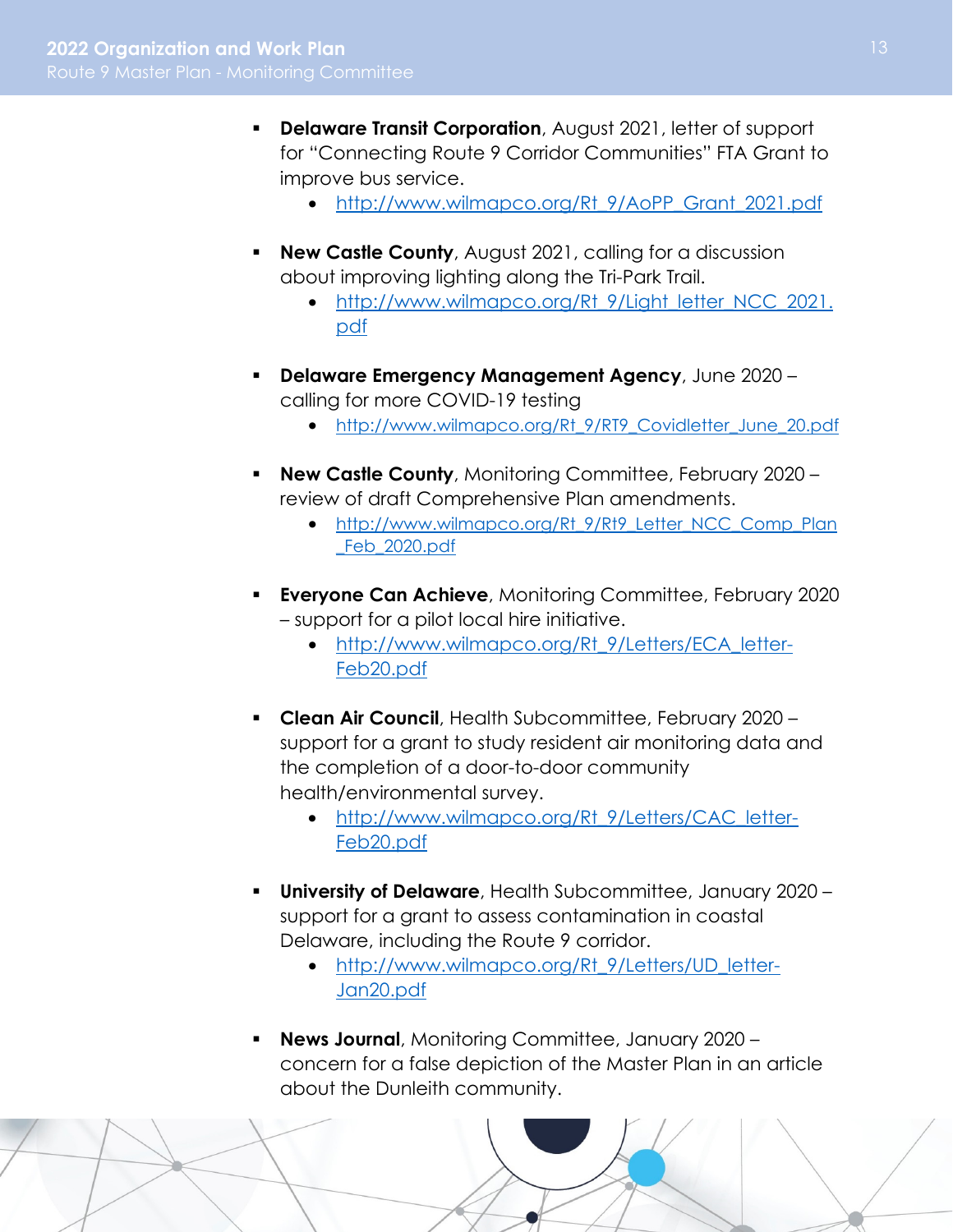- http://www.wilmapco.org/Rt 9/Letters/TNJ\_letter2020.p df
- **DNREC**, Monitoring Committee, August 2019 concern for limited DNREC participation on the Health Subcommittee.
	- http://www.wilmapco.org/Rt 9/Letters/DNREC\_letter-Aug2019.pdf
- **New Castle County, Monitoring Committee, July 2019** support for County efforts to implement the Plan and ideas for future collaboration.
	- http://www.wilmapco.org/Rt 9/Letters/NCC\_letter-July2019.pdf
- o Hamilton/Eden Park Community Survey Development Support
- o Helped to publicize and use New Castle County's "Resident Toolbox" to see what developments are on the horizon.
- o Meeting transparency improvements provide audio recordings and notes online
- o Developed a flyer to raise awareness about the ability to report clogged storm drains.
- o Enhanced letterhead to include represented agencies.
- o Conducted outreach about the Master Plan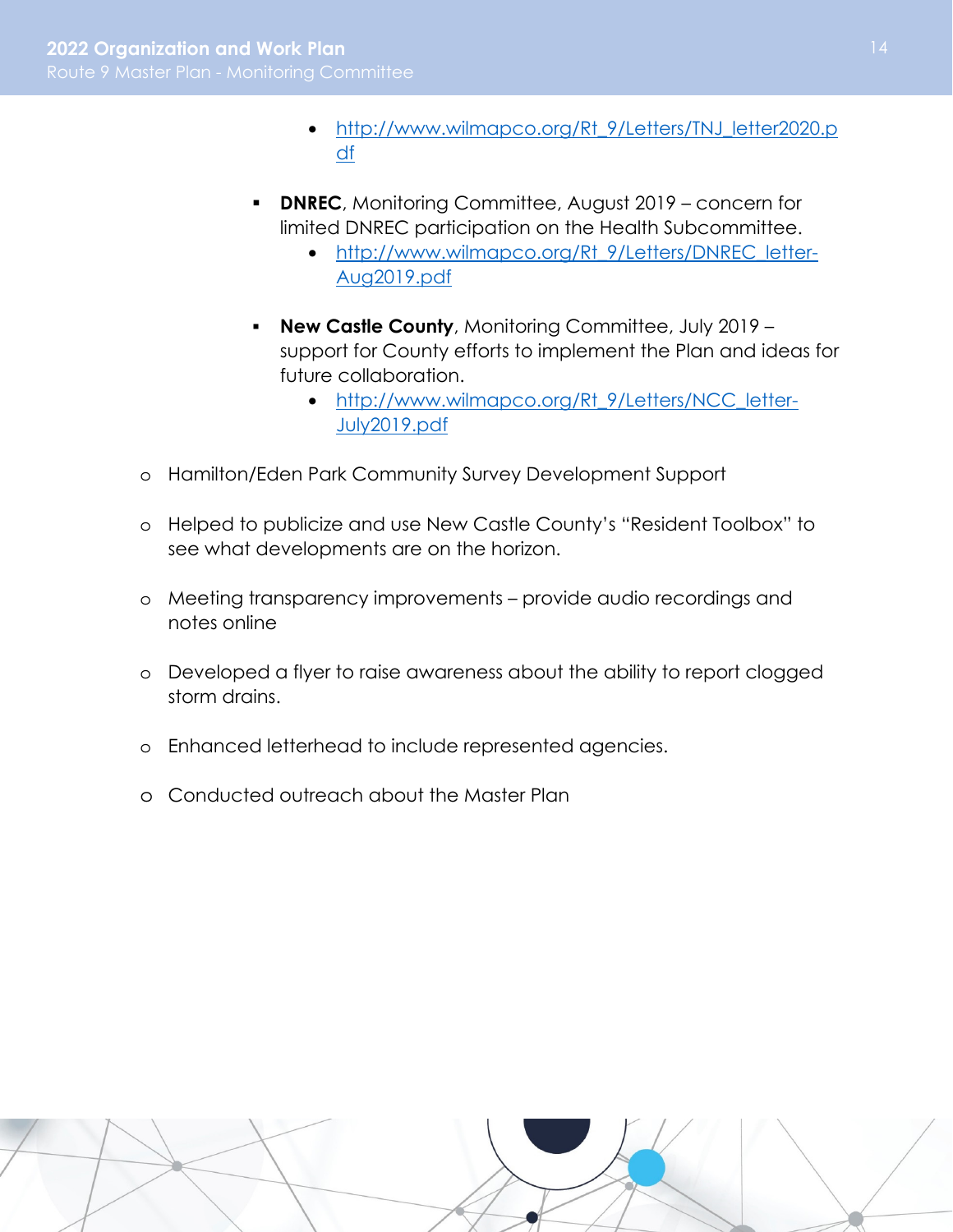- **2020**
	- January 1 Teen Program, Rose Hill Community Center
- **2019** 
	- March 5 SRTS workshop
	- June 15 Juneteenth
	- July 27 Unity Day
	- September 20 Safety Day, Rose Hill Community **Center**
	- October 16 Collins Park Civic Association
- **2018** 
	- June 25 Public Workshop
	- July 28 Health Hook Up Event in Dunleith
	- October 1 Holloway Terrace Civic Association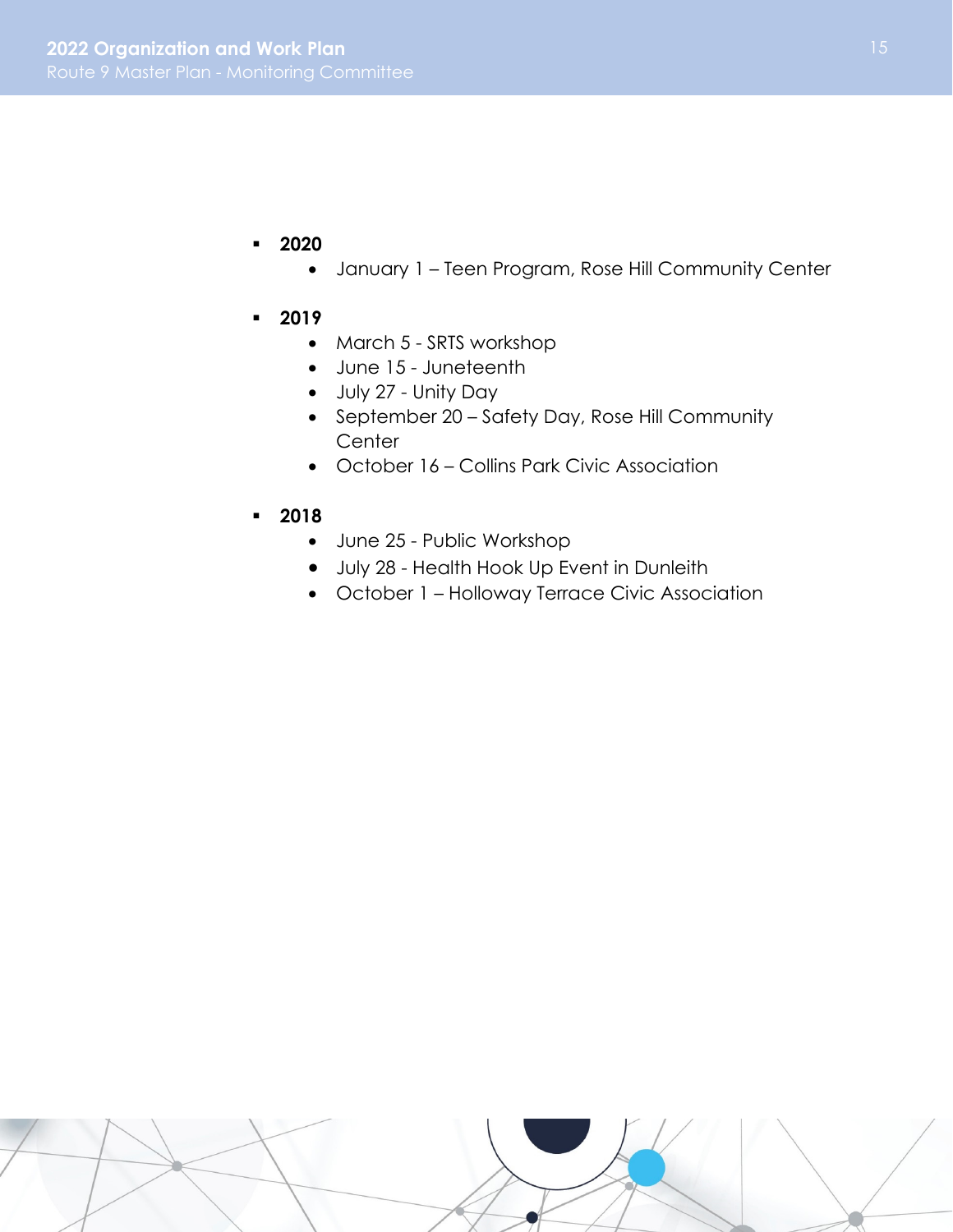# **ROUTE 9 MASTER PLAN DOT SURVEY UPDATE**

Results include responses from:

#### **2019**

March 5 - SRTS workshop

June 15 - Juneteenth

July 27 - Unity Day

#### **2018**

June 25 - Public Workshop

July 28 - Health Hook Up Event in Dunleith